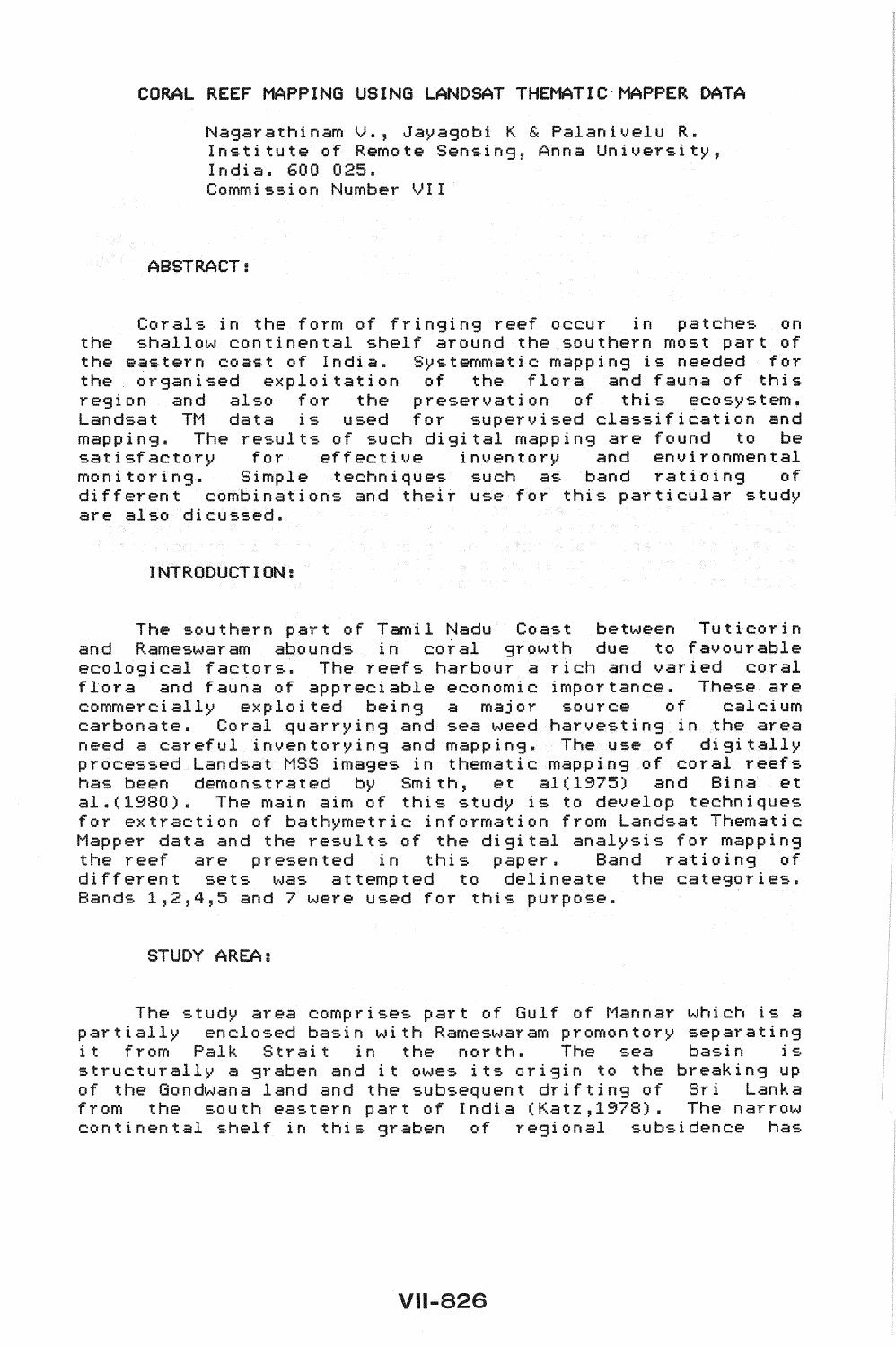provided the platform for the growth of corals. There are twenty off-shore islands between Tuticorin and Rameswaram ranging in length from a Km to seven Kms, aligned approximately along the 5 fathom line. They are low and sandy islands covered with grasses, shrubs and trees and are flanked by reefs. The terrestrial sand and coral sand consisting of coral debris mixed with comminuted grains of molluscan shell material, calcareous algae and foraminifera are heaped up on the *reef* platform forming *reef* islands. The ecological environment is conducive to the growth and proliferation of corals. The temperature of the water ranges between 260C and 320C and salinity from 32.12 to 35.56 parts per thousand. The average annual rainfall is 1235 mm. The tidal amplitudes vary from 50 cm to 75cm. The periodic reversal of the offshore currents provides plenty of plankton for the growth of corals.

#### METHODS:

The Landsat Thematic Mapper imagery (Scene ID:  $T51142054862250$  ) was analyzed in VAX  $11/780$  computer for the test site - a group of islands in the fringing reefs lying to the south of Rameswaram promontory. This group called Krusadi islands with the predominant group of Pulli reef was selected because of the extensive reef area and accessibility for ground truth operations. Supervised mode of classification using maximum likelihood algorithm was attempted. Training sets were selected based on the *field* data. Observations were made using the Naval Hydrographic Chart. Spectral separability analysis were carried out to identify the best spectral bands for classification.Landsat TM Bands 1,2,3 and 4 were found to be suitable for the analysis of separability of pixels of different categories. Bands 5,6, and 7 were not much useful for classification purpose as the classes are spectrally very closer and overlapping.Depth variation was brought out although limited categories were selected for the classification. Two types of *reef* beds ie., exposed reef and submerged *reef* were identified based on the bathymetric informations obtained through the analysis. This study demonstrates the possibility of identifying underwater reef platforms at various depths. The simple band ratioing techniques with band 1, 5 and 7 were attempted to delineate the deeper, moderate and low depth zones. The same band ratioing were attempted with band 2 and 4 to delineate the categories found on the surface of the sea.

## RESULTS AND DISCUSSIONS:

Five classes have been identified including the two types of reef categories. (Figure I). Because of the limited information regarding the sunken *reef* at greater depths, ground truth verification was carried out only for the reef exposed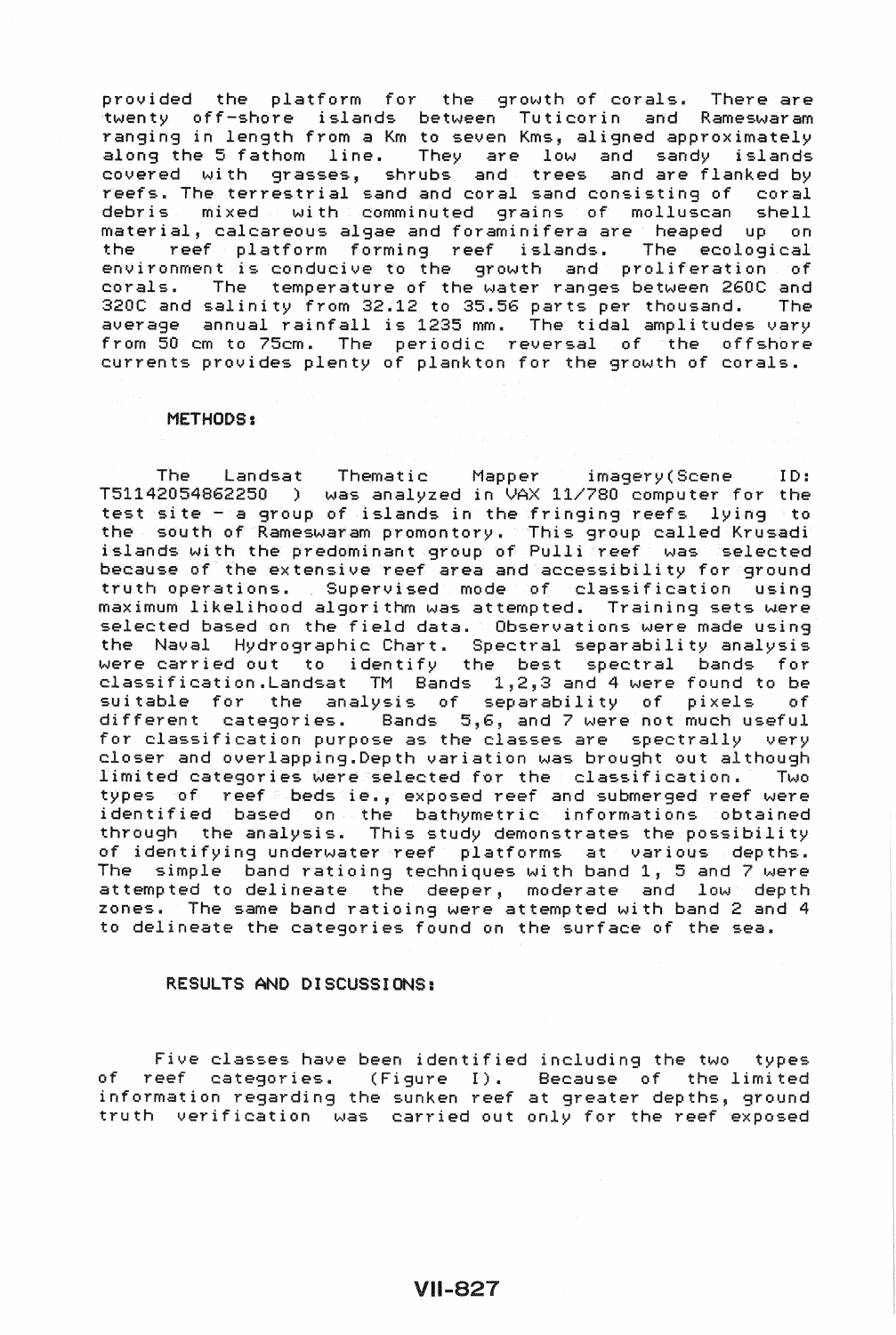above sea level and that lying within a depth of 3 metres to 10 metres (Pillai,1982). Diving to a greater depth and more sophisticated equipments *are* needed to assess the extent of the submerged reef(Mahadevan and Nayar, 1974). In the absence of these informations, only correlation with depth was done using the hydrographic chart which depicts bathymetric details in fathoms obtained through sounding operations. Submerged reefs *are* marked as fowl grounds in this chart. The digital analysis of the imagery pertaining to the study area has revealed two more zones of different depths apart from the two reefs already described. By superimposing the digital output on to the hydrographic chart, the depth variation with these zones has been confirmed. The drifting sea weeds that abound in this area have appeared distinctly in a different colour. Mean, and standard deviation of each class for Landsat TM bands are given in Table I. Figure II gives the spectral seperability between the classes in various combinations of Landsat TM bands. Bands 1,2,3 and 4 in different combinations have given good separability and these bands are considered for classification. Reef mapping is done based on the identification of ocean depth variation. With the water penetration capability of the TM channels, combined with the improved resolution, such simple operations as contrast stretching was found to be adequate to bring out various depths. A simple ratioing between bands 1 and  $5$  gives. the qualitative depths variation with enhaced surface information. Ratioings of band 1 by 7 gives very clearly the offshore bars and vegetation within islands adjoining the reefs. Ratioing of band 4 by 3 gives the sea surface information and it was possible to distinguish clearly the *reef* and sea weeds.

#### CONCLUSIONS:

The feasibility of using the Landsat TM data for the *reef*  mapping and delineation of bathymetric details have been demonstrated in this paper. Sandy islands with coralline rocks and the *reef* platforms have distinct spectral signatures. Other categories such as sea weed areas, submerged reefs along with the details of their extent and depth of occurence and also identification of predominant types of corals can be done with various combination and ratioing of bands.Band ratioing of 1 and 7 & 1 and 5 were found suitable to delineate the depth variations and also to delineate the surface features such as weeds and reefs. The coral *reef* mapping with high accuracy using Landsat TM data is confirmed in this study.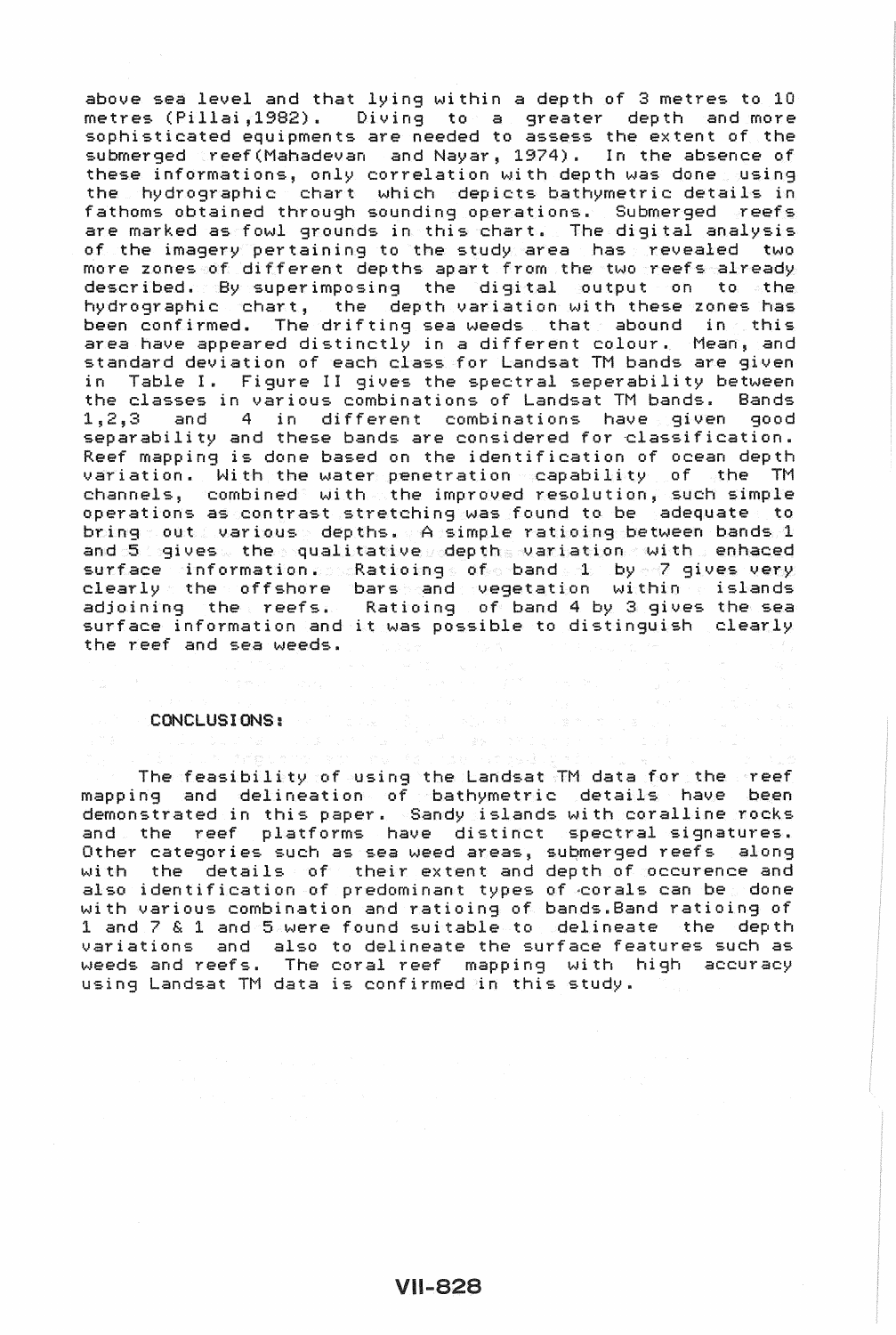# REFERENCES:

TABLE I

- 1. Bina Ricardo T., Wolfgang Zacher, Kent Carpenter, Robert Jara and Jose B.lim, "Coral Reef mapping using landsat Data:Follow up studies, Report, National Resources Management Centre, Philippines, 1980.
- 2. Katz M.B., "Sri lanka in Gondwanaland and the evolution of the Indian Ocean", Geological Magazine Vol 115, No 4, 1978.
- 3. Mahadevan S, and Nagappan Nayar K., "Ecology of Pearl Oysters and Chank beds", Central Marine Fisheries Research Institute Bulletin 25,1974.
- 4. Pillai Gopinadha C.S., "Coral Resources of India with special reference to Palk Bay and Gulf of Mannar" The Proceedings of the Symposium on living Resources of the Seas around India, Cochin, 1972.

5. Smith E.V., R.H.Rogers and L.E.Reed, "Thematic Mapping of coral reefs using Landsat data", Proceedings of 10th International Symposium on Remote Sensing of Environment, Vol 1; 1975.

|              | <b>CLASS</b><br>- 백화 | $\mathbf{1}$            | 2          | Landsat Thematic Mapper Bands<br>3. | 4                      | 5    | 7                       |
|--------------|----------------------|-------------------------|------------|-------------------------------------|------------------------|------|-------------------------|
| Ι.<br>11     | Marshy               | 77 <sub>1</sub><br>1.88 | 30<br>1.25 | 26.<br>1.04                         | - 851<br>$2.79$ $3.68$ | 48   | 12 <sub>1</sub><br>3.48 |
| $\mathbf{I}$ | Vegetation           | 93                      | $-44$      | 49                                  | 62                     | 86   | 39                      |
| 11           | 이 사람들은 어떻게 되었다.      | $3.4 -$                 | 3.1        | $6.2 -$                             | 4.8                    | 7.3. | 5.4                     |
| $\mathbf{I}$ | Sea                  | 80                      | 28         | 15                                  | 7                      | 5    | З                       |
| II           |                      | 1.7                     | 1.03       | 0.92                                | 0.61                   | 1.14 | 0.9                     |
| $\mathbf{I}$ | Sunken Reef          | 92                      | 36         | $-25$                               | 8.3                    | 4.1  | 2.7                     |
| II           |                      | $2.9 -$                 | $2.39 -$   | 3.3                                 | 1.31                   | 0.92 | 0.9                     |
| $\mathbf{I}$ | Exposed Reef         | 109                     | 47         | - 37                                | 10                     | 4    | $\mathbf{z}$            |
| II           |                      | 2.4                     | 1.61       | 2.1                                 | 0.92                   | 0.99 | 0.94                    |
| $\mathbf{I}$ | Sand                 | 135                     | $75 -$     | - 98                                | 88                     | 142  | 82                      |
| $\mathbf{I}$ |                      | 7.5                     | 6.7        | 10.1                                | 11                     | 14.0 | 13.0                    |
|              |                      |                         |            |                                     |                        |      |                         |

 $I$  - Mean Value of the pixels I I - Standard deviation

# **VII-829**